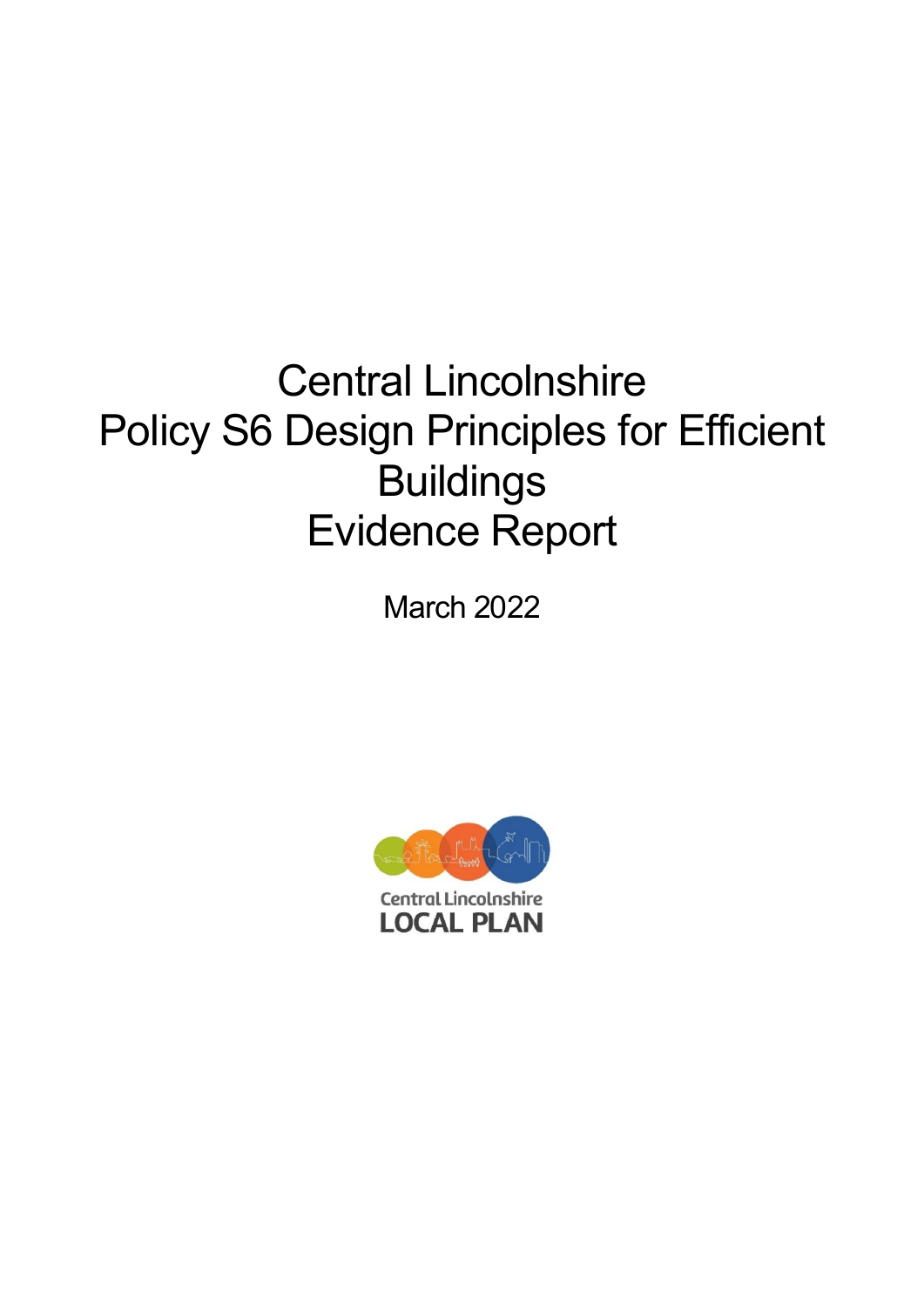# **Contents**

| 2. |  |
|----|--|
|    |  |
|    |  |
| 3. |  |
|    |  |
|    |  |
|    |  |
|    |  |
|    |  |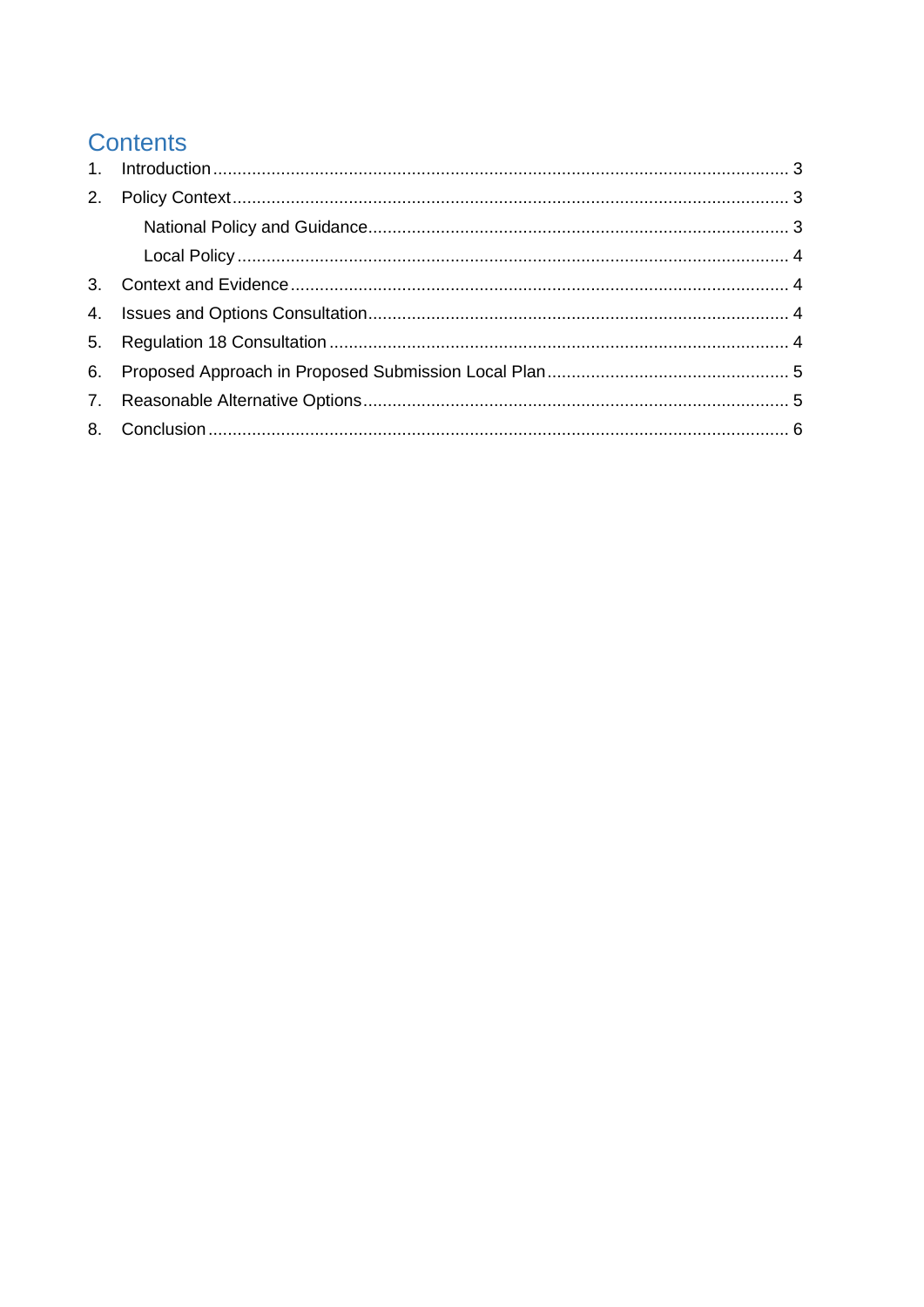## <span id="page-2-0"></span>1. Introduction

- 1.1. The Central Lincolnshire Local Plan is being updated since the first Local Plan for Central Lincolnshire, an area covering the districts of City of Lincoln, North Kesteven and West Lindsey, was adopted in April 2017.
- 1.2. This Evidence Report (which is one of a collection) provides background information and justification for Policy S6, which relates to design principles for the delivery of efficient buildings.

### <span id="page-2-1"></span>2. Policy Context

#### National Policy and Guidance

- <span id="page-2-2"></span>2.1. Since the Central Lincolnshire Plan was adopted, the National Planning Policy Framework (NPPF) was updated in July 2018, with subsequent additional changes being published in February 2019 and again in July 2021.
- 2.2. Chapter 2 of the NPPF sets out national policy for achieving sustainable development, and separates it out into three objectives – economic, social and environmental. Within the environmental objective, "*mitigating and adapting to climate change, including moving to a low carbon economy*" forms a key part of achieving sustainable development – a key goal of the planning system.
- 2.3. Paragraph 20 of the NPPF sets out the strategic matters that should be addressed through strategic policies, including "*planning measures to address climate change mitigation and adaptation*."
- 2.4. Chapter 14 of the NPPF provides national planning policy relating to climate change. It provides some clarity for the expectations of how Local Plans should address the challenges of climate change in paragraph 152 where it says:

"*The planning system should support the transition to a low carbon future in a changing climate, taking full account of flood risk and coastal change. It should help to: shape places in ways that contribute to radical reductions in greenhouse gas emissions, minimise vulnerability and improve resilience; encourage the reuse of existing resources, including the conversion of existing buildings; and support renewable and low carbon energy and associated infrastructure.*"

- 2.5. At paragraph 154, the NPPF goes onto state that development "*should be planned for in ways that…can help to reduce greenhouse gas emissions, such as through its location, orientation and design...*"
- 2.6. This all makes it quite clear that Local Plans should not be silent on climate change and in fact that they should proactively address the challenge as a key vehicle to achieving sustainable development.
- 2.7. The Planning Practice Guidance (PPG) was first introduced in 2014 and offers 'live' government guidance. The PPG provides guidance to help in the implementation of policy in the NPPF.
- 2.8. The PPG includes an entire section devoted to climate change including a subsection entitled "How can the challenges of climate change be addressed through the Local Plan?"<sup>1</sup> Within this section it provides examples of mitigating climate change through the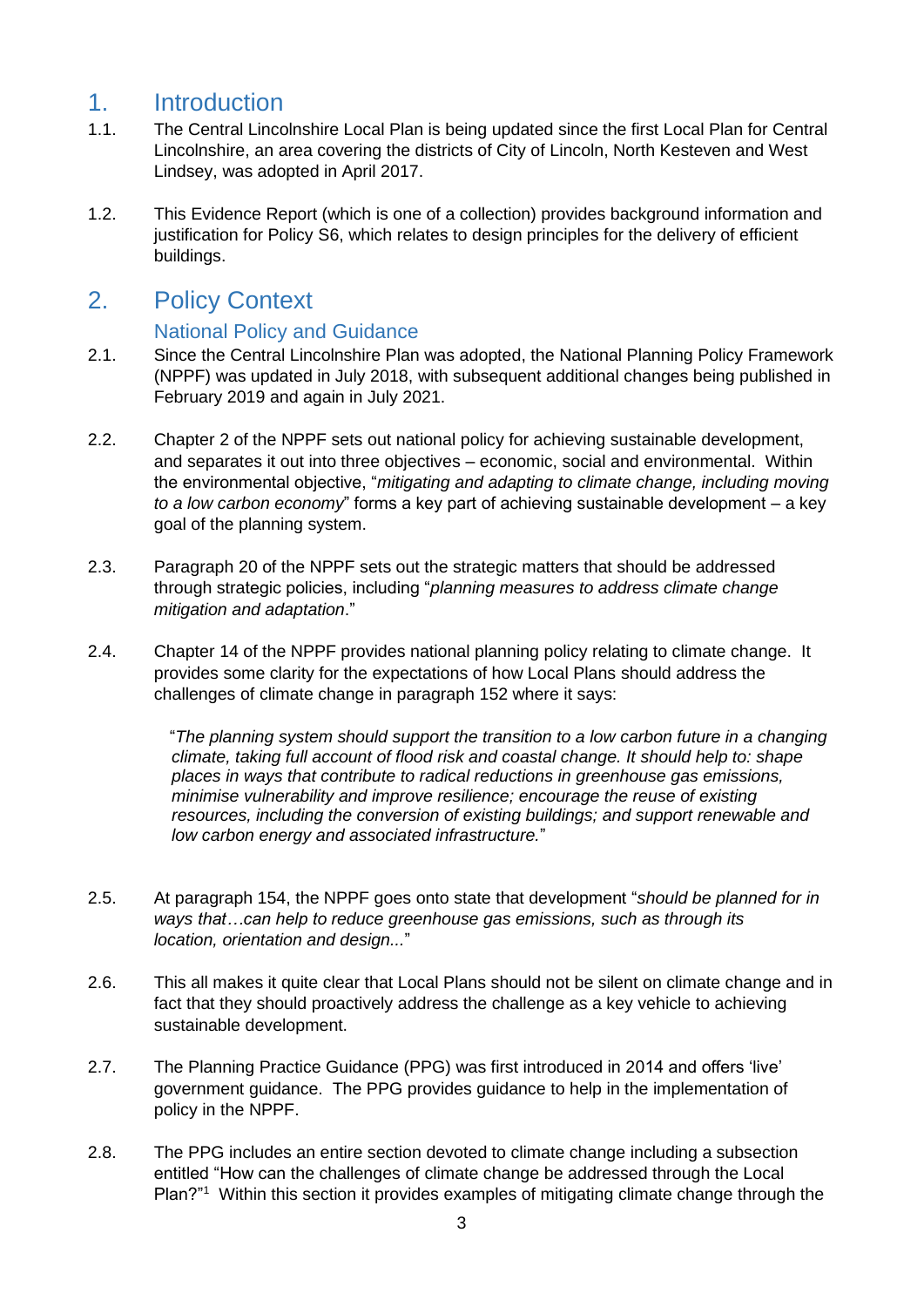reduction of emissions, including "*promoting low carbon design approaches to reduce energy consumption in buildings..*."

- 2.9. Another section "How can adaption and mitigation approaches be integrated?" $2$  highlights that Local Plans should *"pay particular attention to integrating adaptation and mitigation approaches"* and lists examples of how this could be achieved. The examples given include maximising summer cooling through natural ventilation in buildings and avoiding solar gain.
- 2.10. The PPG<sup>3</sup> also highlights the risk of maladaptation (adaptation that could become more harmful than helpful). For example, designing buildings to maximise solar gain in winter without thinking through the implications for overheating in summer.

#### Local Policy

- <span id="page-3-0"></span>2.11. The current Local Plan contains policy LP18 Climate Change and Low Carbon Living. which encompasses efficient design criteria and considerations. Specifically, the policy supports proposals that: reduce energy demand via consideration of landform, location, layout, building orientation, design, massing and landscaping; use resources efficiently to avoid products with high embodied energy content and minimise construction waste; incorporate site based decentralised or renewable energy infrastructure; and carbon offset. However, the policy states that proposals which '*make a positive and significant contribution'* towards the considerations will be '*considered more favourably*': the policy does not establish the considerations as *requirements* that proposals must meet.
- 2.12. Policy LP26, Design and Amenity, of the current Local Plan, sets out various design and amenity considerations that all proposals must meet, as relevant. These criteria centre around perseveration of character and local distinctiveness, and creation of sense of place, rather than efficiency.

#### <span id="page-3-1"></span>3. Context and Evidence

3.1. A specific policy on efficient design is needed to satisfy national policy and guidance; to contribute to the achievement of a net zero carbon Central Lincolnshire; and to future proof development against the challenges climate change poses, such as increased energy prices.

#### <span id="page-3-2"></span>4. Issues and Options Consultation

4.1. This policy issue of efficient design and the options for it were not consulted on as part of the Issues and Options consultation.

#### <span id="page-3-3"></span>5. Regulation 18 Consultation

- 5.1. Again, this policy was not included in the Consultation Draft Local Plan presented at Regulation 18 consultation (which ran from 30 June and 24 August 2021).
- 5.2. The Consultation Draft Local Plan included an 'energy hierarchy' in the Climate Change section introduction. On review of the Local Plan following the Regulation 18 consultation, and in response to various comments received, the decision was taken to include this hierarchy in a policy, and thus policy S6, Design Principles for Efficient Buildings was introduced into the Proposed Submission Local Plan. Responses to the Draft Local Plan that motivated this decision included:
	- Support for the Local Plan going further;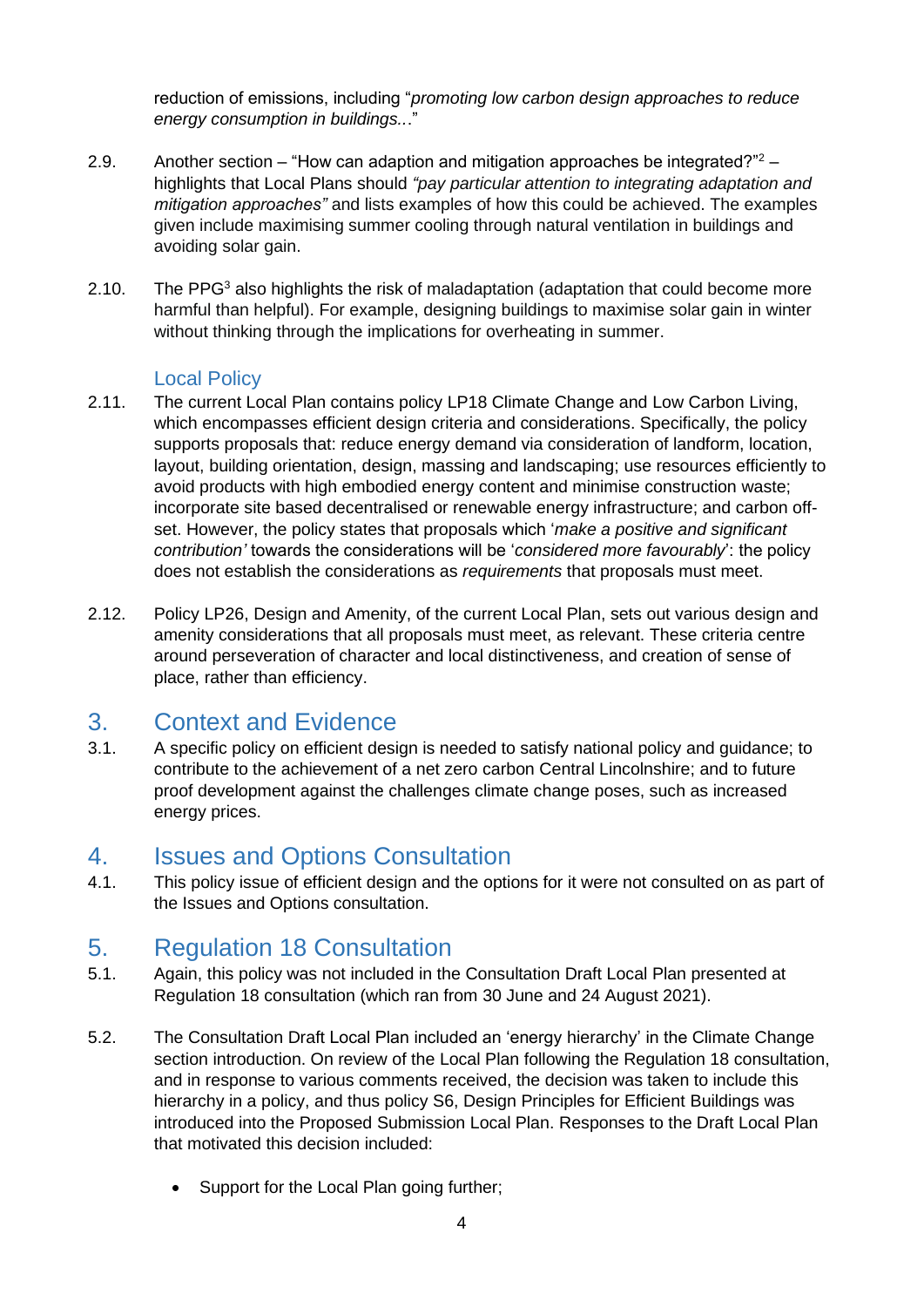• Support for a net zero Local Plan and policies that will deliver this.

## <span id="page-4-0"></span>6. Proposed Approach in Proposed Submission Local Plan

- 6.1. The approach presented in the Proposed Submission Local Plan is a policy that sets out various design considerations aimed specifically at ensuring delivery of efficient buildings. The principles are set out in the order that they should be considered as part of the design process, to ensure efficiency considerations and measures are considered from the initial proposal design stages. These considerations are considered to be essential to deliver energy efficient homes.
- 6.2. The policy sets a requirement for applicants to demonstrates how each principle has been approached in their proposals.

#### <span id="page-4-1"></span>7. Reasonable Alternative Options

- 7.1. As this policy is a new policy and wasn't presented in the previous Draft Local Plan, it was not included in the previous sustainability appraisal.
- 7.2. Sustainability appraisal was undertaken on the policy options considered for the Proposed Submission Local Plan. The following alternative options have been considered for this policy (option 1, as summarised at 6.1 above, being the preferred option).

**Option 2:** No specific policy in climate change section, instead incorporate efficient design principles into Design and Amenity policy.

**Option 3:** No policy, instead rely on national policy and guidance.

- 7.3. Policy options 1 and 2 scored similarly, with neutral, minor positive, major positive, or mixed effects predicted across the SA objectives: no negative impacts are considered likely.
- 7.4. Policy option 3 is likely to have neutral effects against all of the objectives: with no positive impacts predicted, it can be discounted.
- 7.5. The one objective where policy option 2 scores preferably over policy option 1 is SA5 Landscape and Townscape. The combined policy approach would see the design efficiency principles incorporated into an overarching design policy, which also addresses matters such as the protection and enhancement of amenity, important views, and character.
- 7.6. However, given that the Local Plan includes a 'Design and Amenity' policy, which incorporates the wider, overarching design principles and considerations, the selection of policy option1 will not result negative implications against the SA5 objective.
- 7.7. Option 1 has been selected as preferable over option 2 because of the overarching ambition of the Local Plan to deliver a net zero Central Lincolnshire. Having a policy solely aimed at energy efficiency design principles puts emphasis on the importance of these considerations. Policies S7 (Reducing Energy Consumption – Residential Development) and S8 (Reducing Energy Consumption – Non-Residential Development) both include